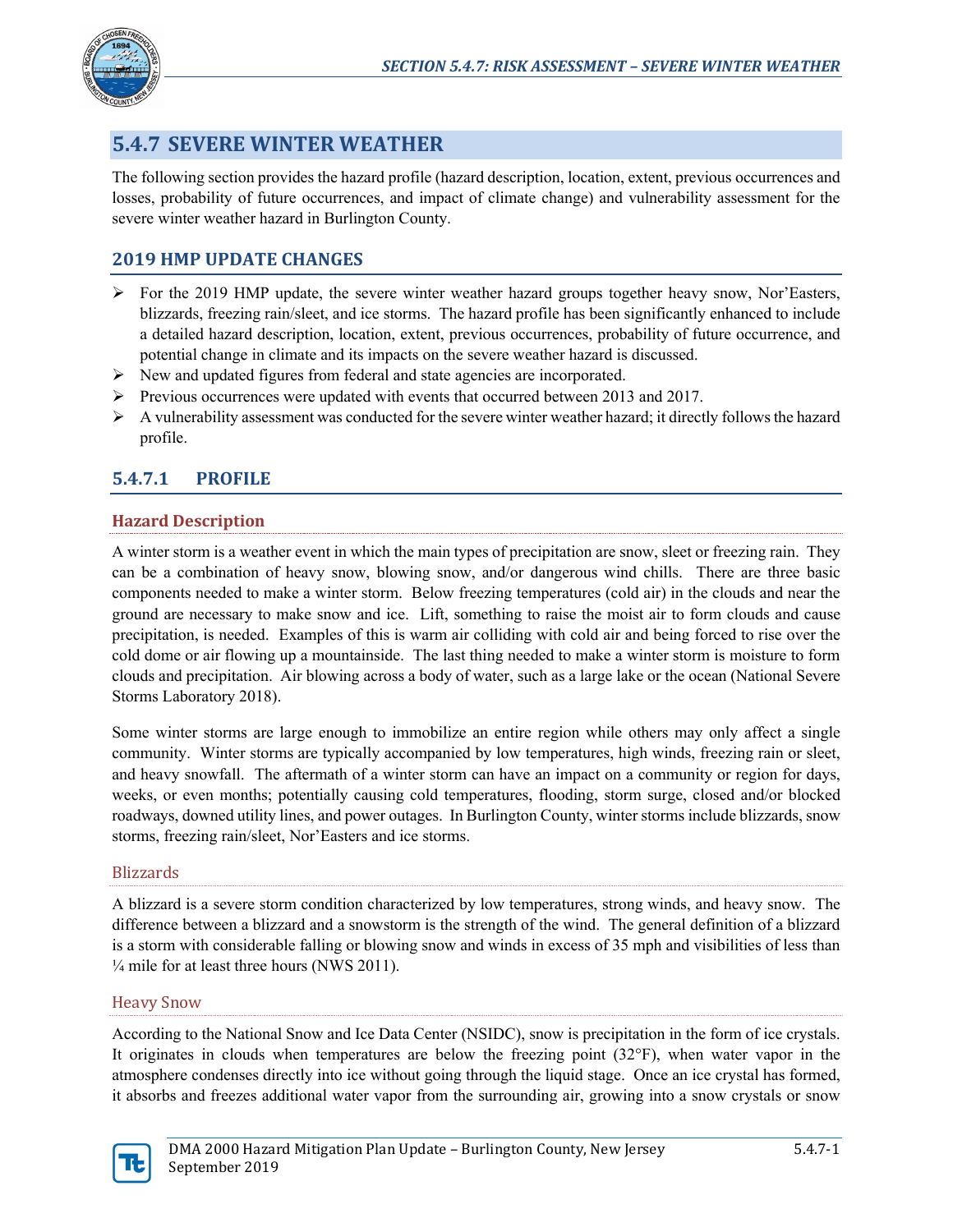

pallet, which then falls to the earth. Snow falls in different forms: snowflakes, snow pellets, or sleet. Snowflakes are clusters of ice crystals that form from a cloud. Snow pellets are opaque ice particles in the atmosphere. They form as ice crystals fall through super-cooled cloud droplets, which are below freezing but remain a liquid. The cloud droplets then freeze to the crystals. Sleet is made up of drops of rain that freeze into ice as they fall through colder air layers. They are usually smaller than 0.30 inches in diameter (NSIDC 2018).

## Freezing Rain / Sleet

Sleet is defined as pellets of ice composed of frozen or mostly frozen raindrops or refrozen partially melted snowflakes. These pellets of ice usually bounce after hitting the ground or other hard surfaces. Heavy sleet is a relatively rare event defined as an accumulation of ice pellets covering the ground to a depth of a ½" or more. Freezing rain is rain that falls as a liquid but freezes into glaze upon contact with the ground (NWS 2018).

### Nor'Easters

A Nor'Easter is a cyclonic storm that moves along the East Coast of North America. It is called a Nor'Easter because the damaging winds over coastal areas blow from a northeasterly direction. Nor'Easters can occur any time of the year, but are most frequent and strongest between September and April. These storms usually develop between Georgia and New Jersey within 100 miles of the coastline and typically move from southwest to northeast along the Atlantic Coast of the United States (NWS 2018).

In order to be called a Nor'Easter, a storm must have the following conditions, as per the Northeast Regional Climate Center (NRCC):

- Must persist for at least a 12-hour period
- Have a closed circulation
- Be located within the quadrilateral bounded at  $45^{\circ}$ N by  $65^{\circ}$  and  $70^{\circ}$ W and at  $30^{\circ}$ N by  $85^{\circ}$ W and  $75^{\circ}$ W
- Show general movement from the south-southwest to the north-northeast
- Contain wind speeds greater than 23 miles per hour (mph)

Nor'Easters are a common winter occurrence in New Jersey. New Jersey may be impacted by 10 to 20 Nor'Easters each year, with approximately five to 10 of those having significant impact to the State. These storms repeatedly result in flooding, wave and erosion damage to structures, and erosion of natural resources, such as beaches, dunes, and coastal bluffs. The erosion of coastal features commonly results in greater potential for damage to shoreline development from future storms. While some of the most devastating effects of Nor'Easters are experienced in coastal areas (e.g. beach erosion, coastal flooding), the effects on inland areas, like Burlington County, may include heavy snow, strong winds and blizzards (Burlington County 2014).

#### Ice Storms

An ice storm is used to describe occasions when damaging accumulations of ice are expected during freezing rain situations. Significant accumulations of ice pull down trees and utility lines resulting in loss of power and communication. These accumulations of ice make walking and driving extremely dangerous. Significant ice accumulations are usually accumulations of a  $\frac{1}{4}$ " or greater (NWS 2018).

### **Location**

The trajectory of the storm center—whether it passes close to the New Jersey coast or at a distance—largely determines both the intensity and the duration of the snowfall over the State. Winter storms tend to have the heaviest snowfall within a 150-mile wide swath to the northwest of what are generally southwest to northeast

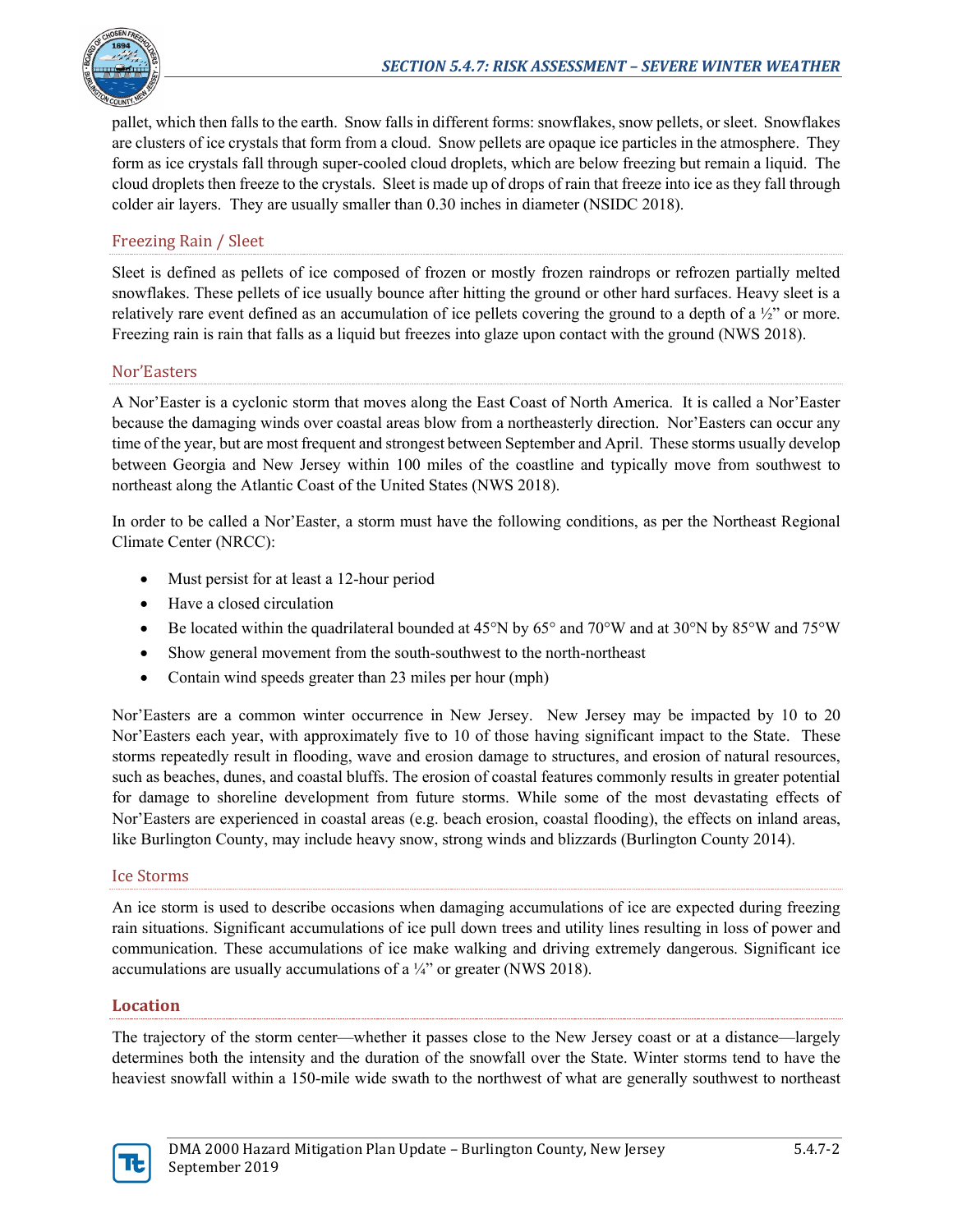

moving storms. Depending on whether all or a portion of New Jersey falls within this swath, the trajectory determines which portion of the State (or all of the State) receives the heaviest amount of snow.

Severe winter weather events impact the entire county. Overall, normal seasonal snowfall in New Jersey ranges from 14.9 inches in Cape May County to over 40 inches in Sussex County (ONJSC 2018). For Burlington County, average annual snowfall ranges from a low of approximately 15 inches in the extreme southern portion of the county, to a high of roughly 25 inches in northwestern areas nearest the Delaware River (see [Figure](#page-2-0)  [5.4.7-1\)](#page-2-0). This can vary greatly from one year to the next, particularly if several major extended-period storms impact the area (during which snowfall totals can approach or exceed annual averages) (Burlington County HMP, 2008).

<span id="page-2-0"></span>



*Source: NJOEM, 2012 Note: Red circle indicates approximate location of Burlington County*

# **Extent**

The magnitude or severity of a severe winter storm depends on several factors including a region's climatological susceptibility to snowstorms, snowfall amounts, snowfall rates, wind speeds, temperatures, visibility, storm duration, topography, and time of occurrence during the day (e.g., weekday versus weekend), and time of season.

The extent of a severe winter storm can be classified by meteorological measurements and by evaluating its societal impacts. NOAA's National Centers for Environmental Information (NCEI) is currently producing the

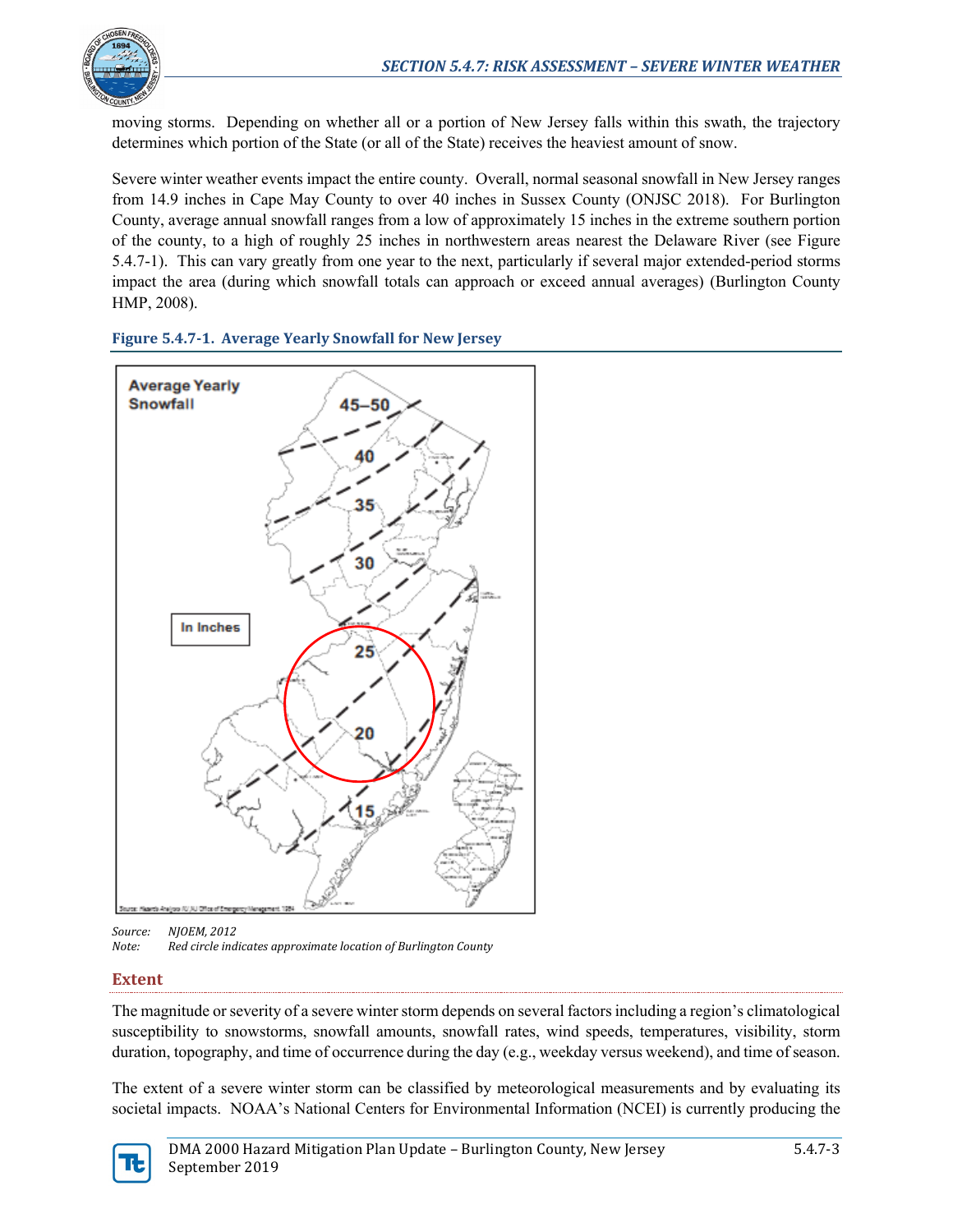

Regional Snowfall Index (RSI) for significant snowstorms that impact the eastern two-thirds of the United States. The RSI ranks snowstorm impacts on a scale from 1 to 5. It is based on the spatial extent of the storm, the amount of snowfall, and the interaction of the extent and snowfall totals with population (based on the 2000 Census) (NOAA-NCEI 2018). [Table 5.4.7-1](#page-3-0) presents the five RSI ranking categories.

| Category                  | <b>RSI</b><br>Value | Description |  |  |  |
|---------------------------|---------------------|-------------|--|--|--|
|                           | $1 - 3$             | Notable     |  |  |  |
| 2                         | $3-6$               | Significant |  |  |  |
|                           | $6 - 10$            | Major       |  |  |  |
|                           | $10 - 18$           | Crippling   |  |  |  |
| 5                         | $18.0+$             | Extreme     |  |  |  |
| NOAA-NCEI 2018<br>Source: |                     |             |  |  |  |

### <span id="page-3-0"></span>**Table 5.4.7-1. RSI Ranking Categories**

*RSI Regional Snowfall Index*

The NWS operates a widespread network of observing systems such as geostationary satellites, Doppler radars, and automated surface observing systems that feed into the current state-of-the-art numerical computer models to provide a look into what will happen next, ranging from hours to days. The models are then analyzed by NWS meteorologists who then write and disseminate forecasts (NWS 2013).

The NWS uses winter weather watches, warnings and advisories to ensure that people know what to expect in the coming hours and days. A winter storm watch is issued by the National Weather Service when there is a potential for heavy snow or significant ice accumulations, usually at least 24 to 36 hours in advance. A watch is upgraded to a winter storm warning when a winter storm is producing or is forecast to produce heavy snow or significant ice accumulations. The criteria for a winter storm watch and winter storm warning can vary from place to place (NWS 2018). They are usually issued 12 to 24 hours before the event is expected to begin. Winter weather advisories are issued when a low-pressure system produces a combination of winter weather (snow, freezing rain, sleet, etc.) that present a hazard, but does not meet warning criteria. The NWS may also issue a blizzard warning when snow and strong winds combine and produce a blinding snow, deep drifts, and wind chill (NWS 2018).

# **Previous Occurrences and Losses**

Many sources provided winter storm information regarding previous occurrences and losses associated with winter storm events throughout Burlington County. With so many sources reviewed for the purpose of this HMP update, loss and impact information for many events may vary, depending on the source. Therefore, the accuracy of monetary figures discussed is based only on the available information identified during research for this HMP update.

Between 1954 and 2018, FEMA included the State of New Jersey in 10 winter-storm related major disaster (DR) or emergency (EM) declarations. These events were classified as one or a combination of the following incidents: severe winter storm, snowstorm, snow, severe winter coastal storm, high winds, flooding, blizzard, and ice conditions. Generally, these disasters cover a wide region of the State; therefore, they may have impacted many counties. Burlington County was included in nine of these declarations. Since the 2014 HMP, the County has been included in FEMA disaster declarations for two additional declarations. [Table 5.4.7-2](#page-4-0) lists FEMA DR and EM declarations from January 2012 to May 2019 for this HMP Update.

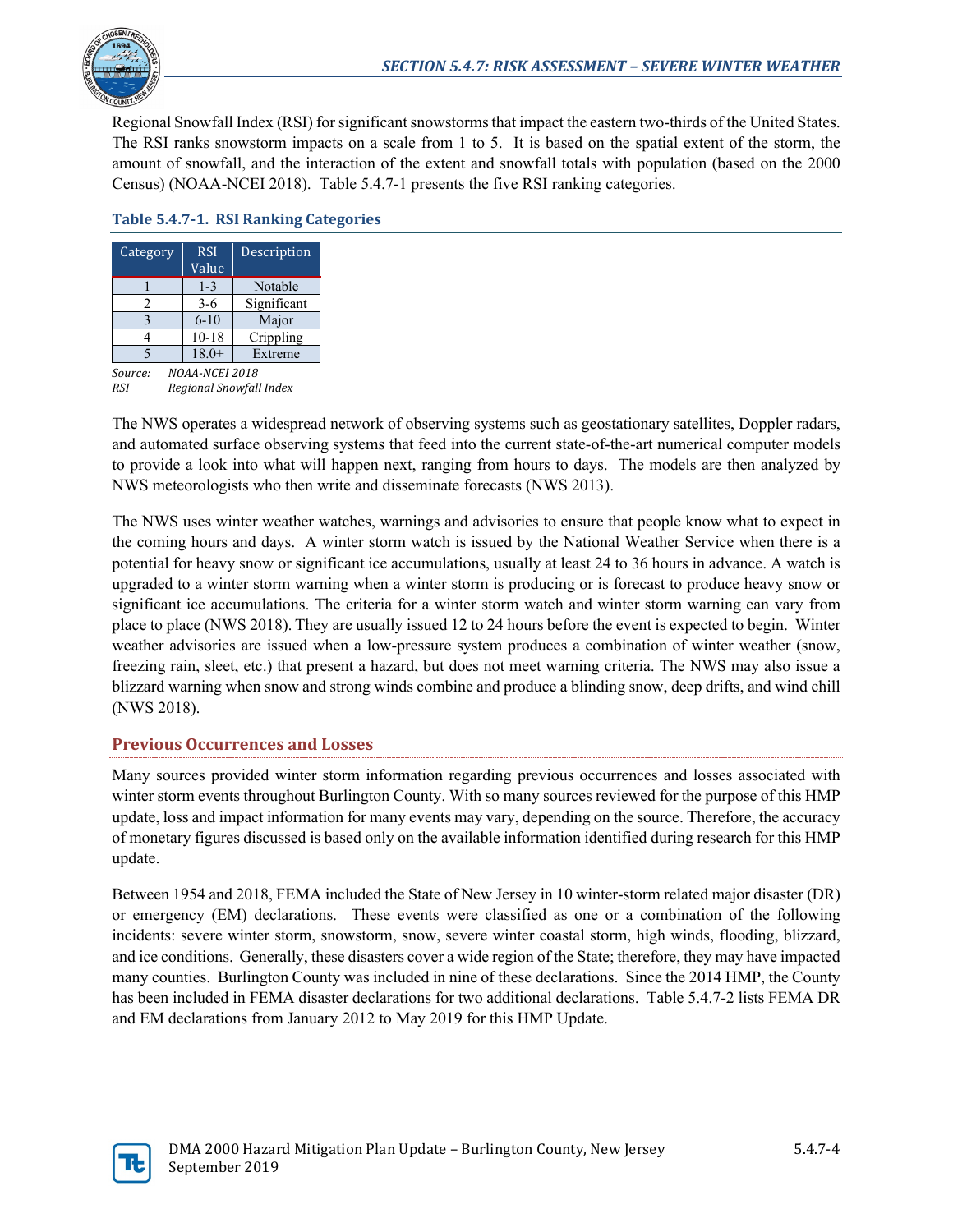

| <b>FEMA Declaration</b><br><b>Number</b> | Date(s) of<br>Event    | <b>Event Type</b>                       | <b>Counties Included</b>                                                                                                                                               |
|------------------------------------------|------------------------|-----------------------------------------|------------------------------------------------------------------------------------------------------------------------------------------------------------------------|
| DR-4264                                  | January 22-24,<br>2016 | Severe Winter<br>Storm and<br>Snowstorm | Atlantic, Bergen, Burlington, Camden, Cape May,<br>Cumberland, Essex, Hudson, Hunterdon, Mercer,<br>Middlesex, Monmouth, Morris, Ocean, Somerset, Union,<br>and Warren |
| DR-4368                                  | March 6-7, 2018        | Severe Winter<br>Storm and<br>Snowstorm | Bergen, Burlington, Essex, Morris, Passaic, and Somerset                                                                                                               |

#### <span id="page-4-0"></span>**Table 5.4.7-2. FEMA Declarations Since 2012 for Severe Winter Storm Events in Burlington County**

*Source: FEMA 2018*

Agriculture-related severe winter weather disasters are quite common. One-half to two-thirds of the counties in the U.S. have been designated as disaster areas in each of the past several years. The USDA Secretary of Agriculture is authorized to designate counties as disaster areas to make emergency loans to producers suffering losses in those counties and in counties that are contiguous to a designated county. Between 2012 and 2018, New Jersey has been included in two USDA winter weather-related declarations. Burlington County was included in one of these declarations, to date.

• S3487 – June-November 2012 – disaster declared as a result of the combined effects of drought, high winds (derecho), hail, excessive heat, excessive rain, flash flooding, Hurricane Sandy, a snowstorm, and a Nor'Easter; over \$62,000 in claims filed in Burlington County

For this 2019 HMP update, winter weather events were summarized from 2013 to 2018. For events prior to 2013, refer to Appendix G (Supplementary Data). Known winter storm events, including FEMA disaster declarations, which have impacted Burlington County are identified in [Table 5.4.7-3.](#page-5-0) For detailed information on damages and impacts for each municipality, refer to Section 9 (Annexes). Please note that not all events that have occurred in Burlington County are included due to the extent of documentation and the fact that not all sources may have been identified or researched. Loss and impact information could vary depending on the source. Therefore, the accuracy of monetary figures discussed is based only on the available information identified during research for this HMP update.

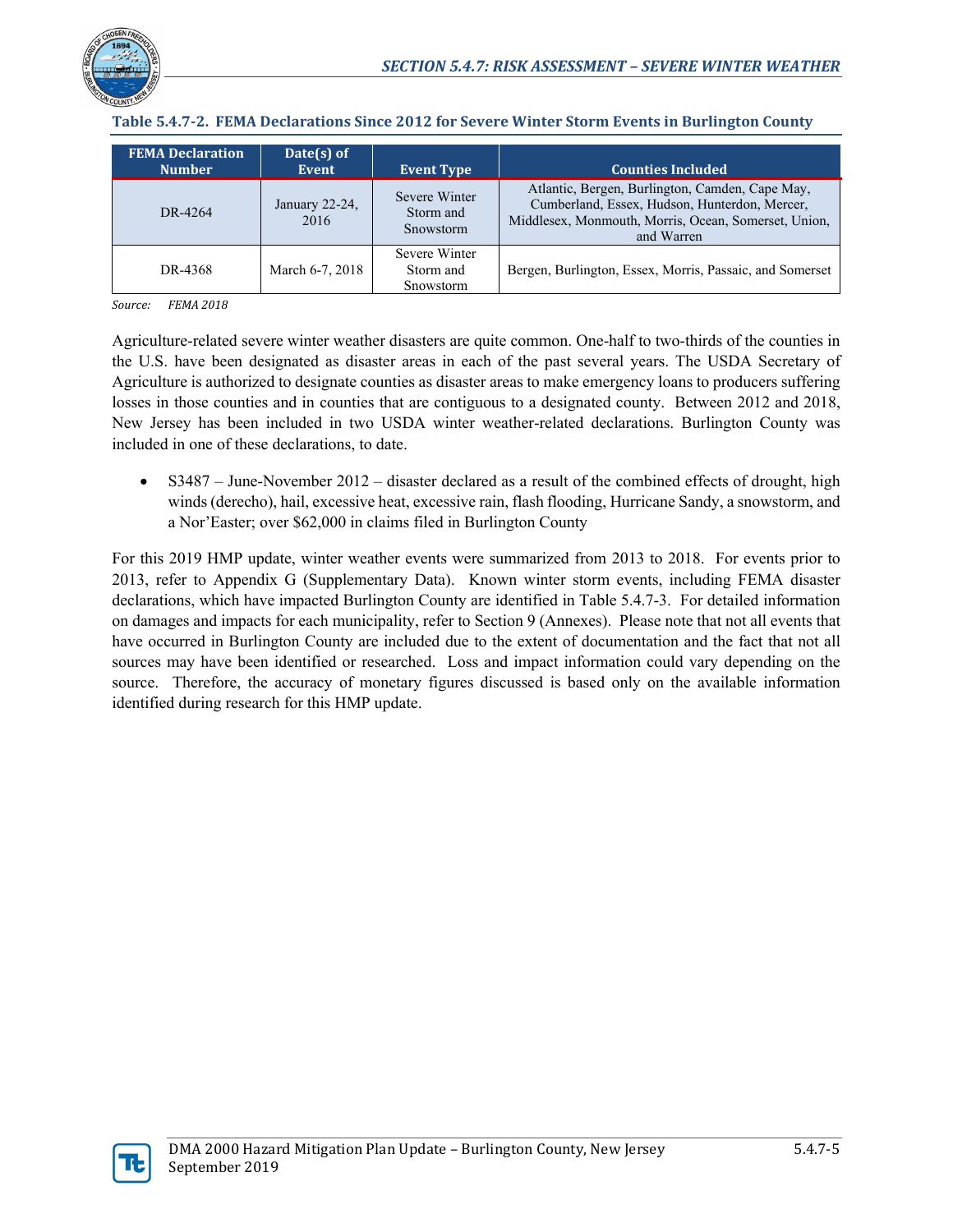

### **Table 5.4.7-3. Severe Winter Weather Events in Burlington County, 2013 to 2018**

<span id="page-5-0"></span>

| $Date(s)$ of<br>Event  | <b>Event Type</b>                    | <b>FEMA Declaration</b><br>Number<br>(if applicable) | County<br>Designated? | Losses / Impacts                                                                                                                                                                                                                                                                                                                                                                                                                                                                                                                                                                                                                                                                                                                                                                                                                                                                                                                                                                                                |
|------------------------|--------------------------------------|------------------------------------------------------|-----------------------|-----------------------------------------------------------------------------------------------------------------------------------------------------------------------------------------------------------------------------------------------------------------------------------------------------------------------------------------------------------------------------------------------------------------------------------------------------------------------------------------------------------------------------------------------------------------------------------------------------------------------------------------------------------------------------------------------------------------------------------------------------------------------------------------------------------------------------------------------------------------------------------------------------------------------------------------------------------------------------------------------------------------|
| January 6, 2013        | Winter Weather                       | N/A                                                  | N/A                   | A return southwest flow of relatively milder air caused a light accumulating snow (near<br>an inch) to occur along and just to the east of the Interstate 95 corridor in the central<br>third of New Jersey during the early morning of the 6th. Less snow fell elsewhere in the<br>state. The combination of the snow itself and temperatures falling to or below the<br>freezing mark once the snow began falling caused slippery travel to occur mainly on<br>untreated less traveled roadways as well as bridges and overpasses. The snow fell<br>between 2 a.m. EST and 6 a.m. EST on the 6th. Representative snowfall included 0.8<br>inches in Moorestown Township (Burlington County) and 0.7 inches in Tabernacle<br>Township (Burlington County).                                                                                                                                                                                                                                                     |
| January 21,<br>2013    | Winter Weather                       | N/A                                                  | N/A                   | Snow showers, which were briefly heavy, followed a cold frontal passage and caused<br>quick accumulations of 1 to 3 inches in central and southern New Jersey. The heaviest<br>snowfall occurred along and to the east of the Interstate 95 corridor. Snow began falling<br>between 630 p.m. EST and 8 p.m. EST that evening and fell heavy at times between<br>730 p.m. EST and 9 p.m. EST when visibilities were around one-quarter of a mile. The<br>steady snow ended by 10 p.m. EST that evening. Temperatures quickly fell below<br>freezing after the snow started and untreated roads were hazardous, especially bridges<br>and overpasses. Numerous accidents were reported between 8 p.m. EST and 1030 p.m.<br>EST in central New<br>Jersey. Accidents were reported from the local Philadelphia area northeast through<br>Middlesex County. Representative snowfall included 1.4 inches in Westampton<br>Township (Burlington County) and 1.2 inches in Maple Shade Township (Burlington<br>County). |
| January 2-3,<br>2014   | <b>Heavy Snow</b>                    | N/A                                                  | N/A                   | A winter storm dropped 5 to 9 inches of snow across most of New Jersey, except<br>around 10 inches in northern Ocean County and in Monmouth County. This caused<br>hazardous traveling conditions for the evening commute on the 2nd and the morning<br>commute on the 3rd. Governor Chris Christie declared a state of emergency in New<br>Jersey. New Jersey State Police reported about 250 storm related accidents and 900<br>calls from stranded motorists. In Burlington County, snowfall totals ranged from 7.2<br>inches in Tabernacle Township to 8.8 inches in Mount Laurel Township.                                                                                                                                                                                                                                                                                                                                                                                                                 |
| January 22-24,<br>2016 | Severe Winter Storm<br>and Snowstorm | DR-4264                                              | Yes                   | Snow began falling during the Friday afternoon commute on January 22nd, then<br>continued, heavy at times, Friday night into early Sunday morning. Wind gusts up to 60<br>MPH produced blizzard conditions as visibilities dropped to one-quarter mile or less in<br>spots. At one point during the storm, up to 270,000 customers were without power.<br>Outages were concentrated closer to the coast where the strongest winds occurred.<br>On February 11, 2016, Governor Christie requested a major disaster declaration due to<br>the storm. On March 14, 2016, President Obama declared that a major disaster existed<br>in New Jersey for 17 counties, including Burlington County. In Burlington County,<br>snowfall totals of 22.5 inches in Florence Township were recorded. The County                                                                                                                                                                                                              |

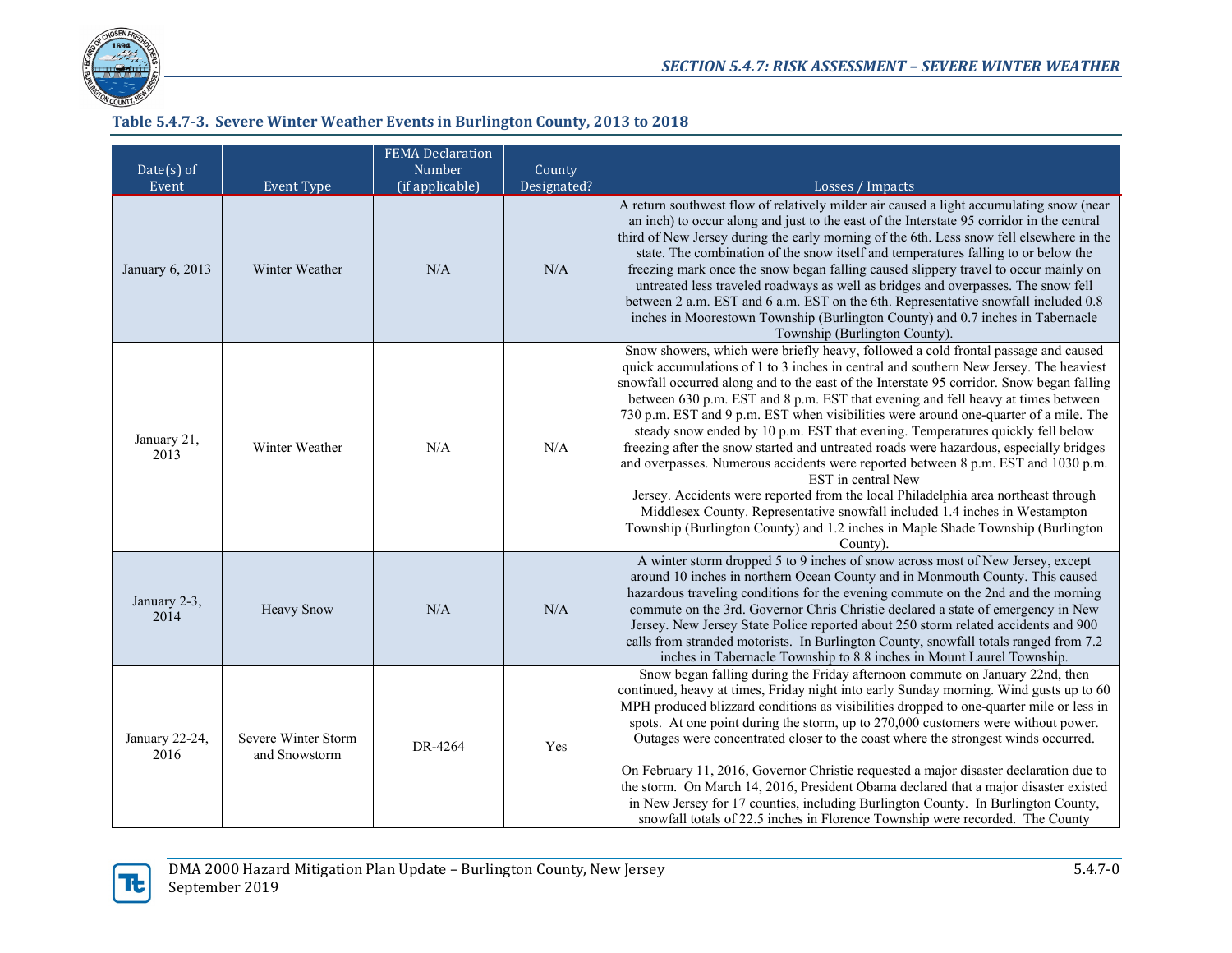

| $Date(s)$ of<br>Event | Event Type                           | <b>FEMA</b> Declaration<br>Number<br>(if applicable) | County<br>Designated? | Losses / Impacts                                                                                                                                                                                                                                                                                                                                                                                                                                                                                                                                                                                                                                                                                                                                                                                                                                                                                                                                                                                                                                                                                                                                                                                                        |
|-----------------------|--------------------------------------|------------------------------------------------------|-----------------------|-------------------------------------------------------------------------------------------------------------------------------------------------------------------------------------------------------------------------------------------------------------------------------------------------------------------------------------------------------------------------------------------------------------------------------------------------------------------------------------------------------------------------------------------------------------------------------------------------------------------------------------------------------------------------------------------------------------------------------------------------------------------------------------------------------------------------------------------------------------------------------------------------------------------------------------------------------------------------------------------------------------------------------------------------------------------------------------------------------------------------------------------------------------------------------------------------------------------------|
|                       |                                      |                                                      |                       | reported \$4.7 million spent on snow removal with \$279,000 spent in Evesham<br>Township and \$189,000 spent in Mount Laurel Township.                                                                                                                                                                                                                                                                                                                                                                                                                                                                                                                                                                                                                                                                                                                                                                                                                                                                                                                                                                                                                                                                                  |
| March $6-7$ ,<br>2018 | Severe Winter Storm<br>and Snowstorm | DR-4368                                              | <b>Yes</b>            | Precipitation gradually overspread the region during the overnight hours of March 6th<br>to the 7th. To the east of the NJ Turnpike/Interstate 95, precipitation began as rain or a<br>mix of rain and snow. Further west, precipitation fell mainly as snow. The snow<br>contained large amounts of liquid, making it heavy and wet. This resulted in downed<br>trees, limbs, and wires, leading to numerous power outages across portions of New<br>Jersey, especially where the heaviest snow was reported. There were numerous reports<br>of lightning associated with the precipitation in New Jersey, mainly southeast of the<br>Turnpike. This included thunderstorms with heavy rainfall closer to the coast, and<br>thunder with heavy snowfall further inland.<br>Governor Phil Murphy declared a state of emergency which went into effect at 8 PM<br>Tuesday March 6th. Flights were cancelled at all the major airports due to the storm,<br>and Amtrak cancelled at least some Wednesday service. Precipitation fell as, or mixed<br>with, rain during much of the event, limiting snowfall amounts to under 6 inches in<br>most locations. Less than one inch of snow fell in areas closer to the coast. |

*Source: NOAA-NCEI 2018, FEMA 2018*

*DR Major Disaster Declaration (FEMA)*

*EM Emergency Disaster Declaration (FEMA)*

*FEMA Federal Emergency Management Agency*

 $miles$  *per hour* 

*NOAA National Oceanic and Atmospheric Administration*

*NCEI National Center for Environmental Information*

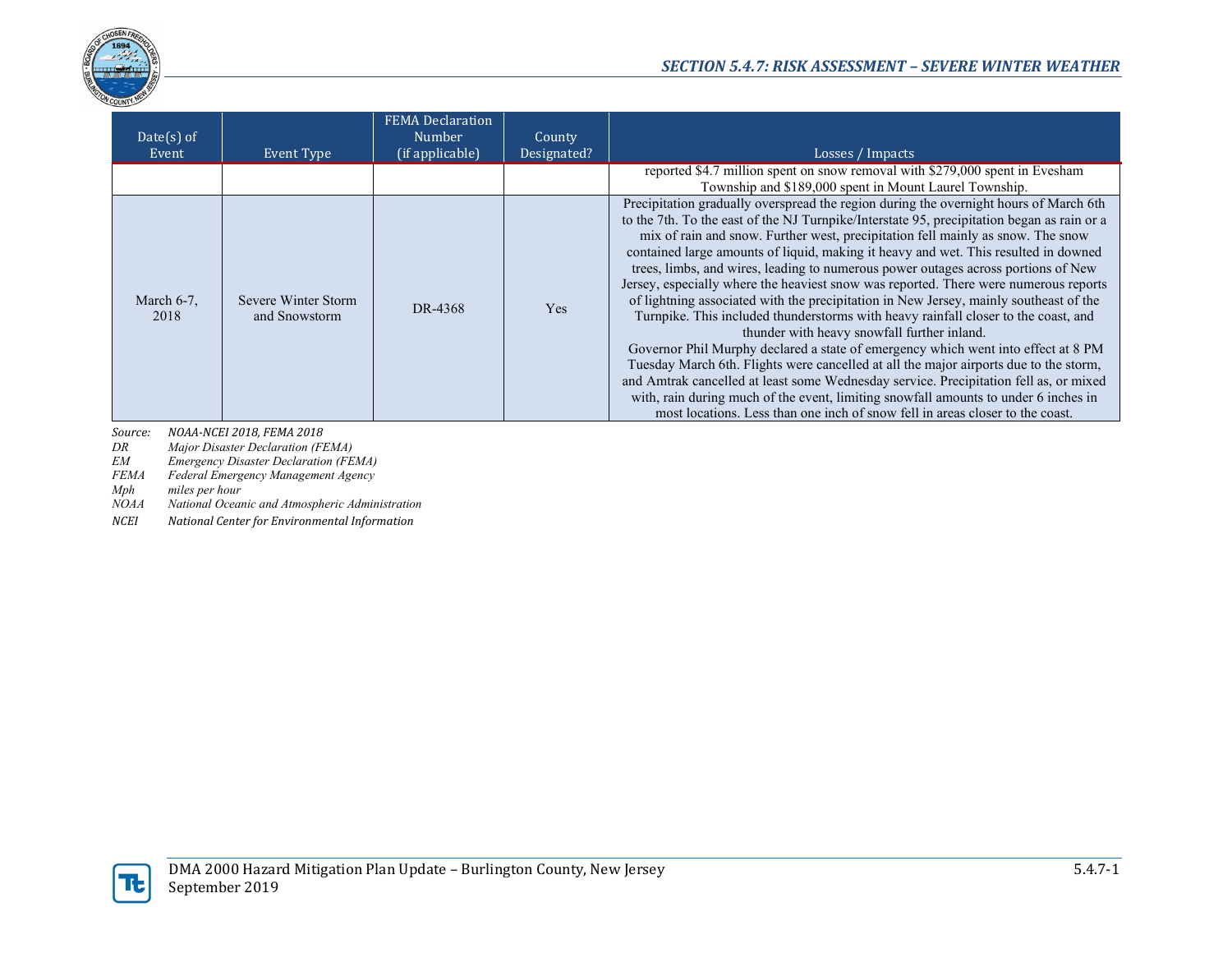

# **Probability of Future Occurrences**

Severe winter weather is a common occurrence each winter season in New Jersey. The majority of the State will receive at least one measurable snow event during the winter months. The months of January, February, March, April, October, November and December are typically when a vast majority of New Jersey has been observed to receive measurable snow. Generally, counties in the northern region experience more snow events than those in the southern region. It is estimated that Burlington County will continue to experience the direct and indirect impacts of severe winter weather events annually that many induce secondary hazards such as: structural damage (snow and ice load), wind damage, impact to life safety, disruption of traffic, loss of productivity, economic impact, loss of ability to evacuate, taxing first-responder capabilities, service disruption (power, water, etc.), and communication disruption.

According to the NOAA-NCEI storm events database, between 1950 and 2018, Burlington County has been impacted by 289 winter weather-related events (blizzard, heavy snow, ice storm, winter storm and winter weather). These events resulted in \$6.1 million in property damage. The table below shows the probability of future occurrences for each type of severe winter weather event to occur in Burlington County. Based on data from NOAA-NCEI, Burlington County can expect an average of 4 winter storm-related events each year.

| <b>Hazard Type</b> | Number of<br><b>Occurrences</b><br><b>Between</b><br>1950 and 2018 | Annual<br>Number of<br><b>Events</b><br>(average) | Recurrence<br>Interval*<br>(in years) | <b>Probability of</b><br><b>Event Occurring</b><br>in Any Given<br><b>Year</b> | <b>Percent Chance</b><br>of Occurring in<br><b>Any Given Year</b> |
|--------------------|--------------------------------------------------------------------|---------------------------------------------------|---------------------------------------|--------------------------------------------------------------------------------|-------------------------------------------------------------------|
| <b>Blizzard</b>    |                                                                    | 0.06                                              | 17.25                                 | 0.06                                                                           | 5.8%                                                              |
| <b>Heavy Snow</b>  | 51                                                                 | 0.75                                              | 1.35                                  | 0.74                                                                           | 73.9%                                                             |
| Ice Storm          |                                                                    | 0.01                                              | 69.0                                  | 0.01                                                                           | 1.5%                                                              |
| Winter Storm       | 51                                                                 | 0.75                                              | 1.35                                  | 0.74                                                                           | 73.9%                                                             |
| Winter<br>Weather  | 182                                                                | 2.68                                              | 0.38                                  | 2.64                                                                           | 100%                                                              |

#### **Table 5.4.7-4. Probability of Future Occurrence of Severe Winter Weather Events**

*Source: NOAA-NCEI 2018*

*\*Estimate of the likelihood of an event to occur*

In Section 5.3, the identified hazards of concern for Burlington County were ranked. The probability of occurrence, or likelihood of the event, is one parameter used for hazard rankings. Based on historical records and input from the Planning Committee, the probability of occurrence for severe winter weather in the county is considered 'frequent' (likely to occur within 25 years, as presented in Table 5.3-3).

# **Climate Change Impacts**

In the State of New Jersey, an increase in average annual temperatures of 1.2°F between the period of 1971- 2000 and the most recent decade of 2001-2010 (ONJSC, 2011) has been observed. Winter temperatures across the Northeast have seen an increase in average temperature of 4°F since 1970 (Northeast Climate Impacts Assessment [NECIA] 2007). By the 2020s, the average annual temperature in New Jersey is projected to increase by 1.5°F to 3°F above the statewide baseline (1971 to 2000), which was 52.7°F. By 2050, the temperature is projected to increase 3°F to 5°F (Sustainable Jersey Climate Change Adaptation Task Force 2013).

In terms of snowfall and ice storms, there is a lack of quantitative data to predict how future climate change will affect this hazard. It is likely that the number of winter weather events may decrease, and the winter weather season may shorten; however, it is also possible that the intensity of winter storms may increase. The exact

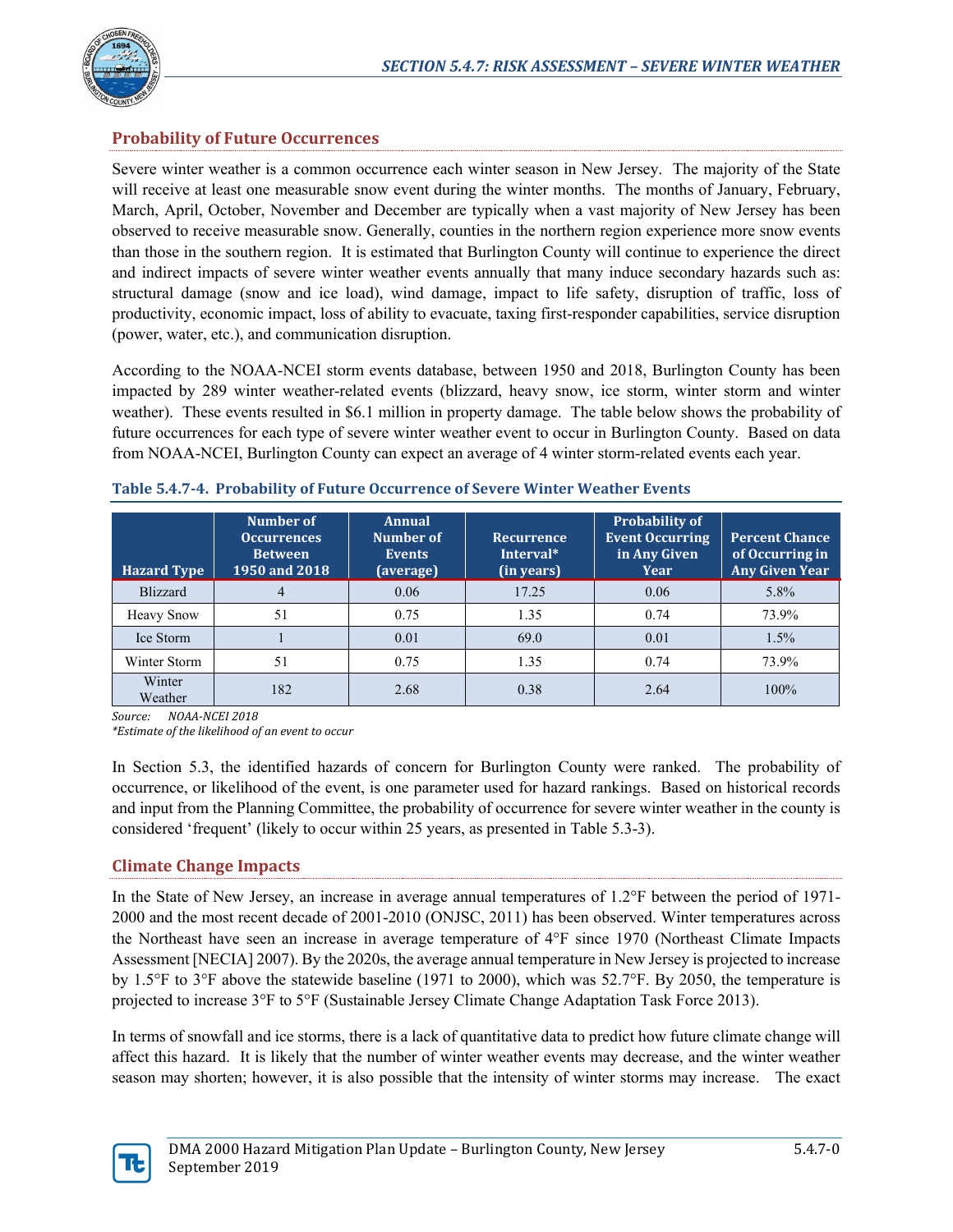

effect on winter weather is still highly uncertain (Sustainable Jersey Climate Change Adaptation Task Force 2013).

Due to the increase in temperature, snow cover and sea ice extent are predicted to likely decrease over the next century and the snow season length is very likely to decrease over North America. However, warming of the lower atmosphere could potentially lead to more ice storms by allowing snow to more frequently melt as it falls and then refreeze near or at surface (NPCC 2010).

# **5.4.7.2 VULNERABILITY ASSESSMENT**

All of Burlington County is exposed to the severe winter storm hazard; therefore, all assets in the County (population, structures, critical facilities, and lifelines), as described in the County Profile (Section 4), are potentially vulnerable to a severe winter storm event. The following summarizes the estimated potential impacts of severe winter storm events on the County. Refer to Section 5.1 for additional details on the methodology used to assess severe winter storm risk.

# **Impact on Life, Health and Safety**

According to the NOAA National Severe Storms Laboratory (NSSL); every year, winter weather indirectly and deceptively kills hundreds of people in the U.S., primarily from automobile accidents, overexertion and exposure. Winter storms are often accompanied by strong winds creating blizzard conditions with blinding wind-driven snow, drifting snow and extreme cold temperatures and dangerous wind chill. They are considered deceptive killers because most deaths and other impacts or losses are indirectly related to the storm. People can die in traffic accidents on icy roads, heart attacks while shoveling snow, or of hypothermia from prolonged exposure to cold. Heavy accumulations of ice can bring down trees and power lines, disabling electric power and communications for days or weeks. Heavy snow can immobilize a region and paralyze a city, shutting down all air and rail transportation and disrupting medical and emergency services. Storms near the coast can cause coastal flooding and beach erosion as well as sink ships at sea. The economic impact of winter weather each year is huge, with costs for snow removal, damage and loss of business in the millions (NSSL, 2018).

Heavy snow can immobilize a region and paralyze a city, stranding commuters, stopping the flow of supplies, and disrupting emergency and medical services. Accumulations of snow can collapse buildings and knock down trees and power lines. In rural areas, homes and farms may be isolated for days, and unprotected livestock may be lost. In the mountains, heavy snow can lead to avalanches. The cost of snow removal, repairing damages, and loss of business can have large economic impacts on cities and towns (NSSL, 2006).

Heavy accumulations of ice can bring down trees, electrical wires, telephone poles and lines, and communication towers. Communications and power can be disrupted for days while utility companies work to repair the extensive damage. Even small accumulations of ice may cause extreme hazards to motorists and pedestrians. Bridges and overpasses are particularly dangerous because they freeze before other surfaces (NSSL, 2006).

For the purposes of this HMP, the entire population of Burlington County (450,236 people) is exposed to severe winter storm events (U.S. Census, 2016). Snow accumulation and frozen/slippery road surfaces increase the frequency and impact of traffic accidents for the general population, resulting in personal injuries. Refer to Section 4 (County Profile) for population statistics for each participating municipality.

The elderly are considered most susceptible to this hazard due to their increased risk of injuries and death from falls and overexertion and/or hypothermia from attempts to clear snow and ice. In addition, severe winter storm events can reduce the ability of these populations to access emergency services. Residents with low incomes may not have access to housing or their housing may be less able to withstand cold temperatures (e.g., homes with poor insulation and heating supply).

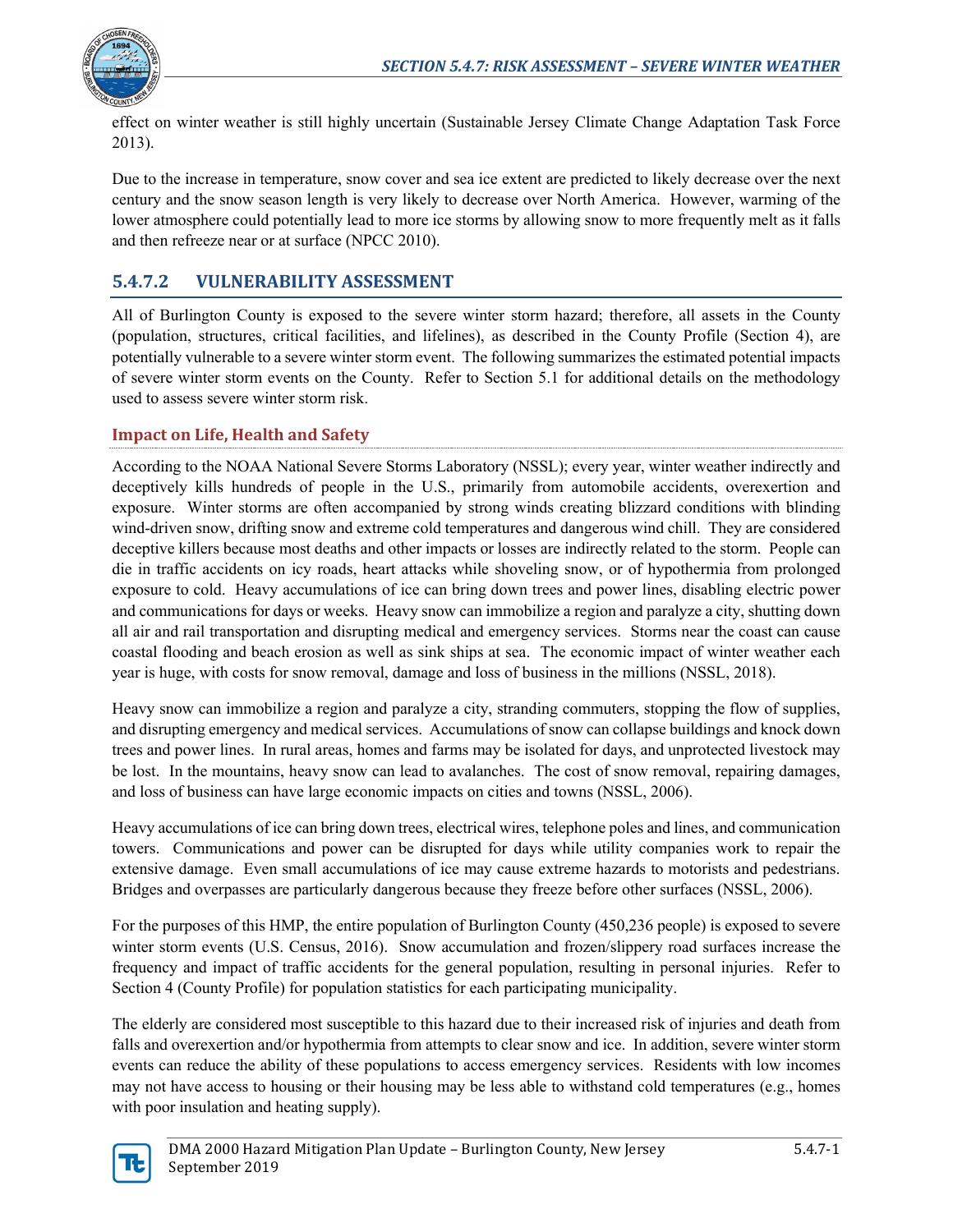

# **Impact on General Building Stock**

The entire general building stock inventory is exposed and vulnerable to the severe winter storm hazard; however, properties in poor condition or in particularly vulnerable locations may be at risk to the most damage. In general, structural impacts include damage to roofs and building frames, rather than building content. [Table 5.4.7-5](#page-9-0) presents the total exposure value (structure only) for the general building stock for each participating municipality.

Current modeling tools are not available to estimate specific losses for this hazard. As an alternate approach, the percent damage to structures that could result from severe winter storm conditions is considered. This allows planners and emergency managers to select a range of potential economic impact based on an estimate of the percent of damage to the general building stock. [Table 5.4.7-5](#page-9-0) below summarizes the estimated loss to structures as a result of 1-, 5- and 10-percent loss. Given professional knowledge and the currently available information, the potential loss for this hazard is many times considered to be overestimated because of varying factors (building structure type, age, load distribution, building codes in place, etc.). Therefore, the following information should be used as estimates only for planning purposes with the knowledge that the associated losses for severe winter storm events vary greatly.

<span id="page-9-0"></span>

| Municipality                   | Total (All<br>Occupancies) | 1% Damage Loss<br>Estimate | 5% Damage Loss<br>Estimate | 10% Damage Loss<br>Estimate |
|--------------------------------|----------------------------|----------------------------|----------------------------|-----------------------------|
| <b>Bass River Township</b>     | \$592,479,667              | \$5,924,797                | \$29,623,983               | \$59,247,967                |
| <b>Beverly City</b>            | \$307,500,140              | \$3,075,001                | \$15,375,007               | \$30,750,014                |
| <b>Bordentown City</b>         | \$744,949,381              | \$7,449,494                | \$37,247,469               | \$74,494,938                |
| <b>Bordentown Township</b>     | \$1,674,099,210            | \$16,740,992               | \$83,704,961               | \$167,409,921               |
| <b>Burlington City</b>         | \$1,962,644,603            | \$19,626,446               | \$98,132,230               | \$196,264,460               |
| <b>Burlington Township</b>     | \$5,000,155,300            | \$50,001,553               | \$250,007,765              | \$500,015,530               |
| Chesterfield Township          | \$1,400,485,206            | \$14,004,852               | \$70,024,260               | \$140,048,521               |
| Cinnaminson Township           | \$3,443,136,617            | \$34,431,366               | \$172,156,831              | \$344,313,662               |
| Delanco Township               | \$918,559,858              | \$9,185,599                | \$45,927,993               | \$91,855,986                |
| Delran Township                | \$3,217,120,782            | \$32,171,208               | \$160,856,039              | \$321,712,078               |
| Eastampton Township            | \$1,060,270,313            | \$10,602,703               | \$53,013,516               | \$106,027,031               |
| <b>Edgewater Park Township</b> | \$1,457,974,255            | \$14,579,743               | \$72,898,713               | \$145,797,426               |
| Evesham Township               | \$9,168,653,192            | \$91,686,532               | \$458,432,660              | \$916,865,319               |
| Fieldsboro Borough             | \$84,982,564               | \$849,826                  | \$4,249,128                | \$8,498,256                 |
| Florence Township              | \$1,673,982,403            | \$16,739,824               | \$83,699,120               | \$167,398,240               |
| Hainesport Township            | \$2,080,207,178            | \$20,802,072               | \$104,010,359              | \$208,020,718               |
| Lumberton Township             | \$3,424,896,916            | \$34,248,969               | \$171,244,846              | \$342,489,692               |
| Mansfield Township             | \$2,285,414,884            | \$22,854,149               | \$114,270,744              | \$228,541,488               |
| Maple Shade Township           | \$2,679,790,126            | \$26,797,901               | \$133,989,506              | \$267,979,013               |
| Medford Lakes Borough          | \$837,422,542              | \$8,374,225                | \$41,871,127               | \$83,742,254                |
| Medford Township               | \$7,999,936,346            | \$79,999,363               | \$399,996,817              | \$799,993,635               |
| Moorestown Township            | \$6,109,599,449            | \$61,095,994               | \$305,479,972              | \$610,959,945               |
| Mount Holly Township           | \$2,150,068,863            | \$21,500,689               | \$107,503,443              | \$215,006,886               |
| Mount Laurel Township          | \$9,343,991,534            | \$93,439,915               | \$467,199,577              | \$934,399,153               |
| New Hanover Township           | \$1,546,232,618            | \$15,462,326               | \$77,311,631               | \$154,623,262               |

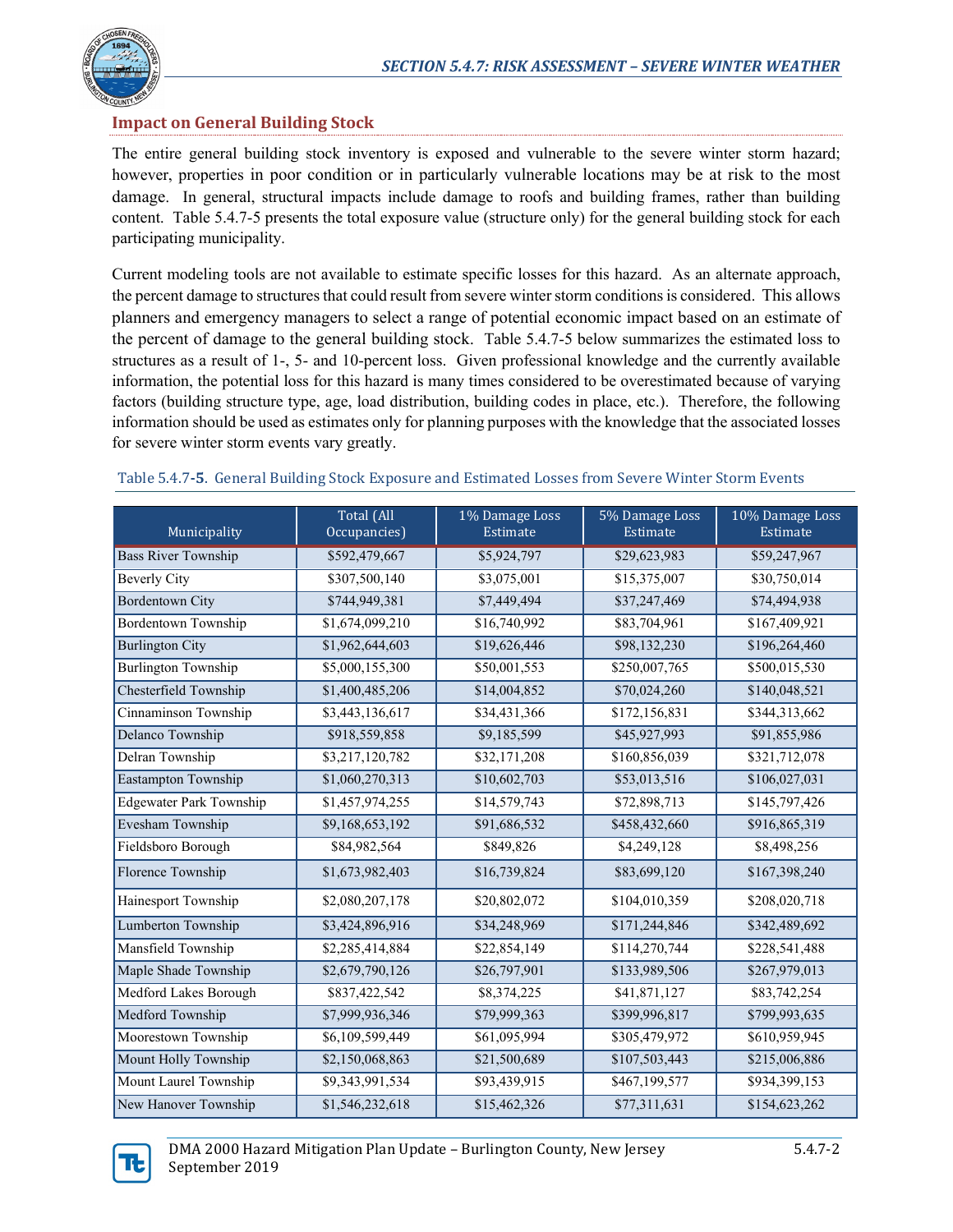

| Municipality             | Total (All<br>Occupancies) | 1% Damage Loss<br>Estimate | 5% Damage Loss<br>Estimate | 10% Damage Loss<br>Estimate |
|--------------------------|----------------------------|----------------------------|----------------------------|-----------------------------|
| North Hanover Township   | \$1,729,559,019            | \$17,295,590               | \$86,477,951               | \$172,955,902               |
| Palmyra Borough          | \$1,106,819,144            | \$11,068,191               | \$55,340,957               | \$110,681,914               |
| Pemberton Borough        | \$207,432,867              | \$2,074,329                | \$10,371,643               | \$20,743,287                |
| Pemberton Township       | \$5,772,021,833            | \$57,720,218               | \$288,601,092              | \$577,202,183               |
| Riverside Township       | \$1,276,520,301            | \$12,765,203               | \$63,826,015               | \$127,652,030               |
| Riverton Borough         | \$585,858,006              | \$5,858,580                | \$29,292,900               | \$58,585,801                |
| Shamong Township         | \$1,696,218,832            | \$16,962,188               | \$84,810,942               | \$169,621,883               |
| Southampton Township     | \$3,975,061,802            | \$39,750,618               | \$198,753,090              | \$397,506,180               |
| Springfield Township     | \$2,223,461,090            | \$22,234,611               | \$111,173,055              | \$222,346,109               |
| Tabernacle Township      | \$2,175,794,267            | \$21,757,943               | \$108,789,713              | \$217,579,427               |
| Washington Township      | \$357,333,022              | \$3,573,330                | \$17,866,651               | \$35,733,302                |
| Westampton Township      | \$2,487,347,035            | \$24,873,470               | \$124,367,352              | \$248,734,704               |
| Willingboro Township     | \$5,281,247,833            | \$52,812,478               | \$264,062,392              | \$528,124,783               |
| Woodland Township        | \$888,068,601              | \$8,880,686                | \$44,403,430               | \$88,806,860                |
| Wrightstown Borough      | \$223,368,035              | \$2,233,680                | \$11,168,402               | \$22,336,804                |
| <b>Burlington County</b> | \$101,150,665,635          | \$1,011,506,656            | \$5,057,533,282            | \$10,115,066,564            |

Table 5.4.7**-5**. General Building Stock Exposure and Estimated Losses from Severe Winter Storm Events

*Source: Burlington County*

A specific area that is vulnerable to the severe winter storm hazard is the floodplain. Severe winter storms can cause flooding through blockage of streams or through snow melt. At-risk residential infrastructures are presented in the flood hazard profile (Section 5.4.4). Generally, losses resulting from flooding associated with severe winter storms should be less than that associated with a 100-year flood. In addition, coastal areas are at high risk during winter storm events that involve high winds. Please refer to the Severe Storm (Section 5.4.6) profile for losses resulting from wind.

# **Impact on Critical Facilities**

Full functionality of critical facilities such as police, fire and medical facilities is essential for response during and after a severe winter storm event. These critical facility structures are largely constructed of concrete and masonry; therefore, they should only suffer minimal structural damage from severe winter storm events. Because power interruption can occur, backup power is recommended. Infrastructure at risk for this hazard includes roadways that could be damaged due to the application of salt and intermittent freezing and warming conditions that can damage roads over time. Severe snowfall requires the clearing roadways and alerting citizens to dangerous conditions; following the winter season, resources for road maintenance and repair are required.

### **Impact on Economy**

The cost of snow and ice removal and repair of roads from the freeze/thaw process can drain local financial resources. Another impact on the economy includes impacts on commuting into, or out of, the area for work or school. Heavy snow can immobilize a region and paralyze a city, stranding commuters, stopping the flow of supplies, and disrupting emergency and medical services. Accumulations of snow and ice can collapse buildings and knock down trees and power lines. The loss of power and closure of roads can also prevent the commuter population traveling to work within and outside of the county. In rural areas, homes and farms may be isolated for days, and unprotected livestock may be lost. In the mountains, heavy snow can lead to avalanches. The cost